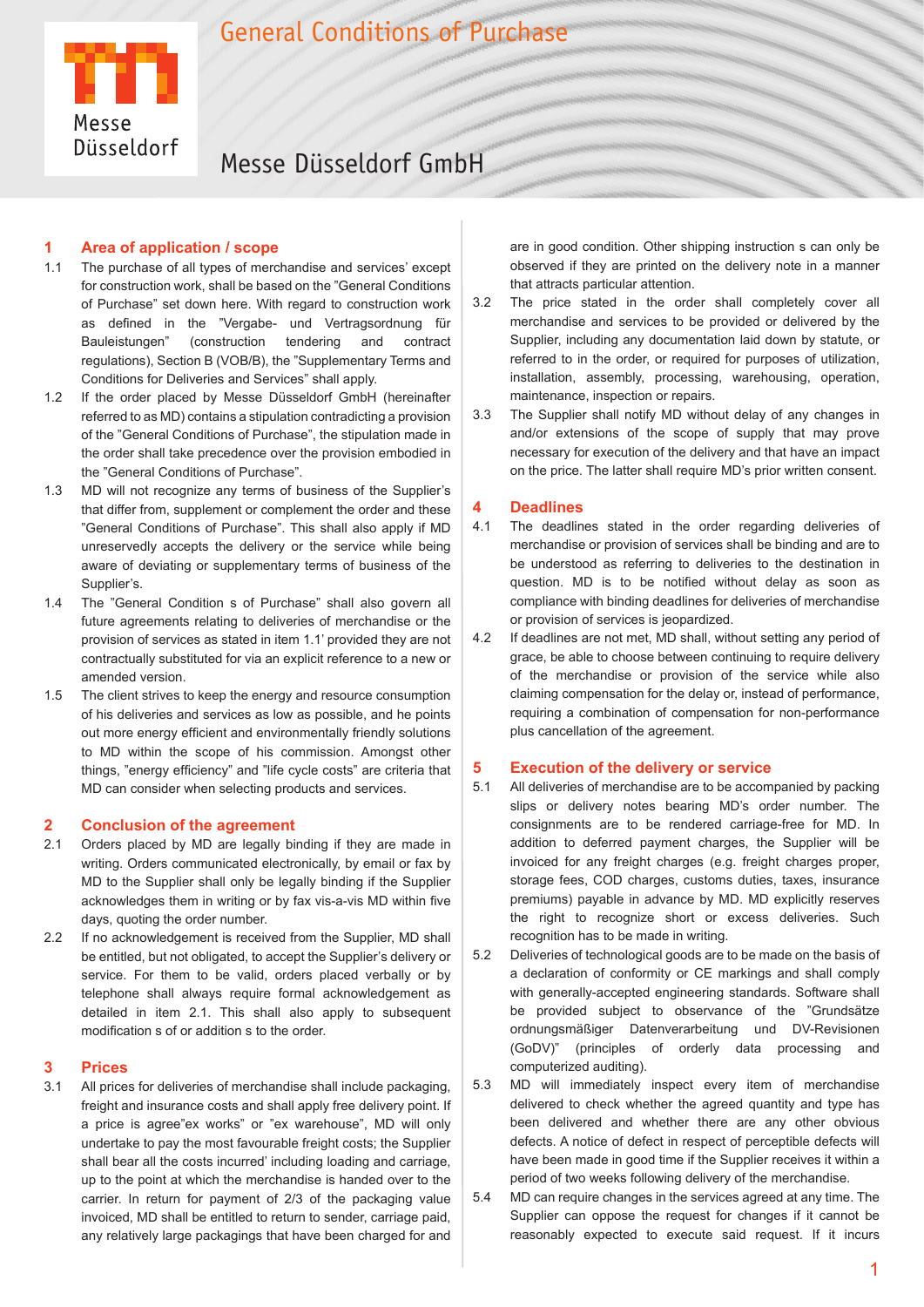

# Messe Düsseldorf GmbH

additional expense on account of changes, the Supplier will be permitted to request a reasonable adjustment to the duration of and payment for the services on the basis of the rates agreed, this to be recorded in writing.

- 5.5 The contractor shall be obliged to observe on its own responsibility all applicable occupational safety provisions and accident prevention regulations upon performing the services. He must strictly follow the "Sicherheitsbestimmungen für Fremdfirmen der Messe Düsseldorf" [Safety Provisions for External Companies of Messe Düsseldorf], the "Teilnahmebedingungen der jeweils betroffenen Veranstaltung" [Conditions of Participation in the Respective Event Affected], the "Technische Richtlinien der Messe Düsseldorf" [Technical Guidelines of Messe Düsseldorf] as well as the "Allgemeine Nutzungsbestimmungen über die Benutzung der Hallen und Freiflächen im Messegelände Düsseldorf bei Arbeiten auf dem Gelände der Messe Düsseldorf" [General Conditions of Use for the Use of the Halls and Open Spaces on the Exhibition Grounds of Messe Düsseldorf for Work on the Premises of Messe Düsseldorf], as amended. These sets of rules shall form part of the contract. They can be read in the so-called stand constructor portal at www.standbau.messe-duesseldorf.de or obtained from Messe Düsseldorf upon request.
- 5.6 Up to the handing over of the merchandise or acceptance of the service provided the Supplier will not bear the risk of accidental loss or deterioration of the merchandise or services supplied; § 447 BGB (German Civil Code) shall not apply.
- 5.7 If construction work or services are to be carried out on MD's grounds by third parties (subcontractors, freelance staff, etc.), the Supplier undertakes to notify MD of this when the agreement is concluded and – if this is not perceptible or planned at that point in time – in good time prior to the intended deployment. At MD's request, the Supplier shall furnish proof of the fact that the third party has the suitability and reliability needed for providing the service. If the Supplier is not prepared or able to do this, MD will, without defaulting on acceptance, be entitled to reject the provision of the service at its site by the third party concerned.

### **6 Documents / data**

- 6.1 The Supplier shall not be able to assert any right of retention regarding documents' materials or data of any kind if the latter have been made available or provided in any other fashion by MD. Under no circumstances will the use of MD documents, materials or data be permitted for third-party orders. Upon request, any MD documents, materials or data that have been provided shall be returned without delay, any copies that have been prepared and are in the Supplier's possession being deleted/destroyed. MD can require the Supplier to affirm in lieu of oath that it has carried out the complete deletion/destruction of all copies.
- 6.2 Final electronic artwork, image and textual data, embossing plates, lithographs, copy templates (negatives and diapositives), punches and suchlike shall be produced or procured by the Supplier on MD's behalf and will consequently become MD's

property. Upon request, they are to be handed over to MD even if the order for which they have been produced has not been carried out completely. The Supplier shall be liable without any restrictions for any costs that MD might incur as a result of a possible non-delivery.

## **7 Proprietary rights / utilization rights**

- 7.1 The Supplier shall ensure that its goods and services are free of third-party proprietary rights that may rule out or restrict their use by MD.
- 7.2 In so far as this is legally possible, all rights pertaining to and ensuing from the documents produced and results obtained with a view to fulfilling the agreement shall devolve upon MD when the latter are created or edited.
- 7.3 With regard to such results of the work as are protected by proprietary or similar rights (in particular texts, graphics, photographs, tailor-made software' films, presentations, etc. – hereinafter referred to as "works"), the Supplier immediately grants MD an exclusive' geographically, spatially and temporally unrestricted, and transferable right of utilization for all known and unknown categories of usage, together with the right to grant further utilization rights to third parties.
- 7.4 This grant of utilization rights to MD shall cover' in particular but not solely, the right to revise or edit and otherwise redesign the work' whether revised or unrevised, the right to duplicate the same either physically or non-physically (especially in the form of printouts or computer files, particularly including files intended for dispatch via email), the right to disseminate the same (especially in the form of printouts, the right to make oral presentations and demonstrations of the same (particularly in the course of public events, press conferences, management board sessions or shareholders' meetings), and the right to make the same publicly accessible (particularly on the Internet or Intranet). In exercising these utilization rights, MD shall be entitled but not obligated to name the author or the Supplier as the source or to name them in other respects.
- 7.5 MD's exclusive right to utilize all software solutions individually developed for MD relates to the software – especially its object and source codes – at all stages of its development, including intermediate and final stages, along with the pertinent documentation, and also to other materials required for exercising said utilization rights, such as analyses, performance and system specifications, designs and descriptions.
- 7.6 If, at the conclusion of the agreement, the Supplier is not yet entitled to grant MD the aforementioned rights, it undertakes to ensure that MD can be granted these rights at a later date.

### **8 Warranties / liability**

8.1 The Supplier shall provide a warranty to the effect that the service provided and/or the merchandise delivered does not exhibit any defects that impair its value or serviceability' that it has the agreed or guaranteed standard of quality' that it is suitable for the purpose assumed in the agreement, and that it complies with the generally-accepted state of the art, the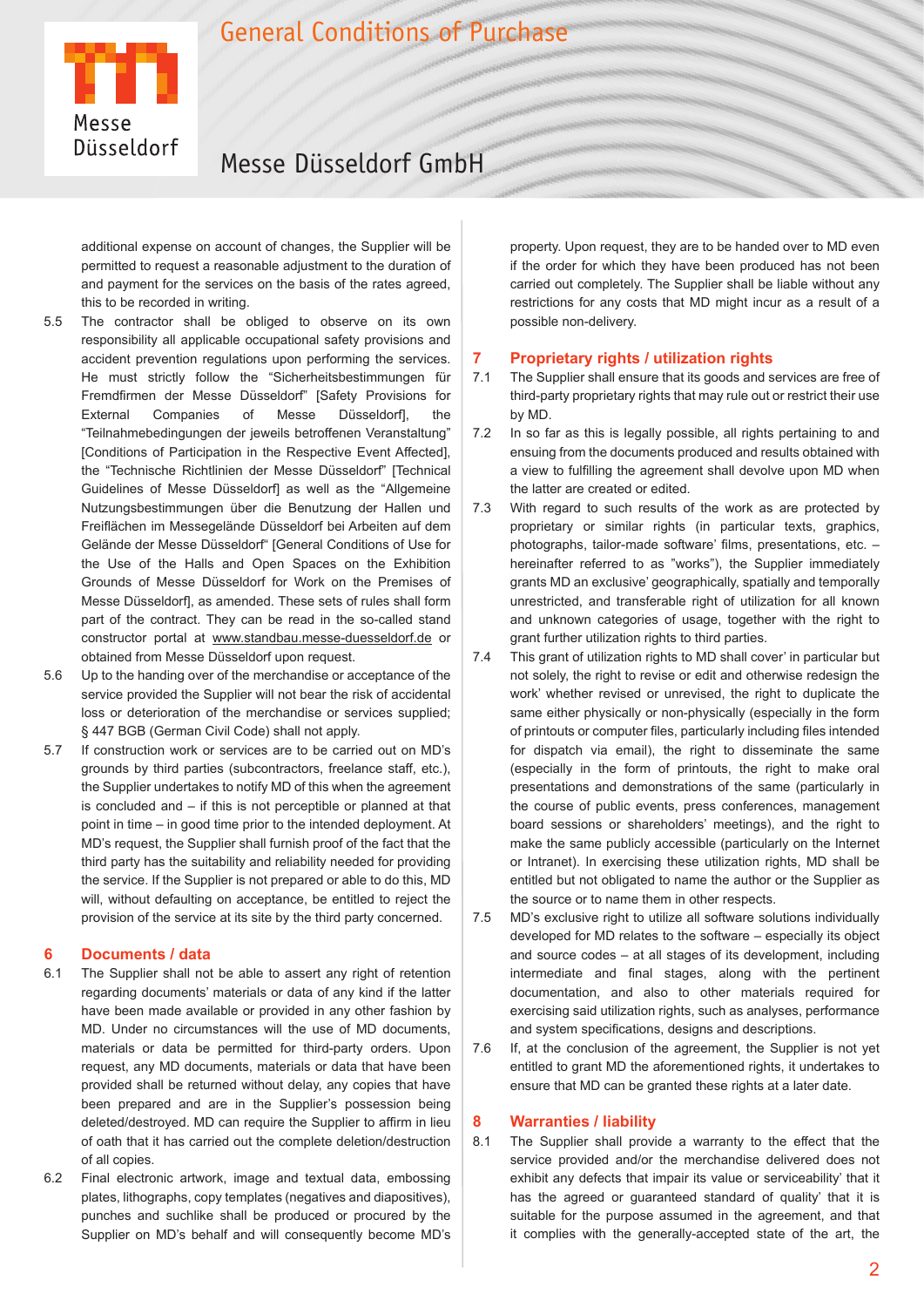

# Messe Düsseldorf GmbH

statutory regulations currently in force and the safety requirements embodied in the occupational safety and accident prevention regulations.

- 8.2 The Supplier shall provide a warranty to the effect that no industrial property rights or third-party copyright is/are infringed by the contractual services. The Supplier undertakes to indemnify MD against any third-party claims based on the infringement of these rights and to hold MD harmless in other respects too.
- 8.3 If the Supplier does not discharge an obligation in respect of subsequent performance within a reasonable period of grace set by MD, MD shall be permitted to remedy the defect itself or require that the Supplier pay compensation for the expenditure thus necessitated. If the Supplier fails to provide subsequent performance or if the latter is unreasonable for MD, in particular on account of particular urgency, the jeopardizing of operating safety, or the impending occurrence of disproportionately great damage, there will be no need for a period of grace. At all events' the Supplier is to be notified immediately of MD's selfremedy' if possible beforehand.
- 8.4 Save as otherwise explicitly agreed in the order' the statutory limitation period s shall apply. If an item that has been delivered is completely renewed, the limitation period shall recommence; in the event of a partial renewal, this shall only apply to the parts that have been renewed. There shall be no recommencement of the limitation period if the Supplier is obviously not acting in recognition of its obligation to remedy defects.
- 8.5 The Supplier shall be liable to pay compensation for malice aforethought and negligence within the limits laid down by the statutory provisions. The Supplier shall not be permitted to adduce § 831 para 1 sentence 2 BGB (German Civil Code).

# **9 Secrecy**<br>**91** The inform

- The information' tools, computer systems and other items of equipment made available may only be used to carry out the order. Any other type of utilization, e.g. for the Supplier's own purposes, and especially as a mean s of carrying out other orders, shall be ruled out.
- 9.2 The Supplier undertakes to treat any confidential information that comes to its notice in connection with the order with the utmost confidentiality and to use the same solely for the purpose of fulfilling the agreement. The term "confidential information" is defined in this provision as meaning documents, information, data and other items of information described as being confidential or to be viewed as such by their very nature.
- 9.3 For any disclosure of the business links existing with MD, MD's prior written consent will be required. This also applies to the disclosure of data connected with this contractual relationship.

### **10 Data protection / Privacy**

10.1 The supplier undertakes to comply with the statutory provisions on data protection applicable in the Federal Republic of Germany and the European Union. The supplier will process personal data within the scope of its service provision

exclusively for the contractual purpose. The supplier is prohibited from disclosing this data to third parties or making it accessible to third parties. These duties will continue to apply after termination of the contractual relationship. In addition, the supplier will demonstrably also impose them on its employees and agents and monitor compliance with them.

- 10.2 The supplier and MD will conclude a commissioned data processing agreement under Art. 28 of the General Data Protection Regulation (Regulation (EU) 2016/679 (hereinafter "GDPR")) in order to comply with the relevant statutory data protection provisions. Sentence 1 will not apply if and to the extent that commissioned processing under Art. 4 No. 8 in conjunction with Art. 28 of the GDPR is not applied for reasons connected with the specific situation.
- 10.3 The supplier and MD will conclude a contract as joint controllers under Art. 26 GDPR for compliance with the relevant provisions of data protection law, which will be deemed to be this contract. Sentence 1 will not apply if and to the extent that there is no joint responsibility under Art. 4 No. 7 in conjunction with Art. 26 GDPR for reasons connected with the specific situation.
- 10.4 If and to the extent that MD processes personal data of bodies, employees, vicarious agents or other agents of the supplier for the purpose of implementing this contractual relationship, the supplier will provide the above data subjects with the data protection notices (in digital or paper form) prepared and made available by MD at its discretion.

### **11 Payment**

MD will make payment, subject to a 3% discount, within 2 weeks of receiving the delivery/service plus the invoice or, without deducting any discount, 30 days after receiving the delivery/ service plus the invoice. Payments do not imply any recognition of the proper provision of the service or settlement in this respect.

## **12 Adherence to laws / compliance**

- 12.1 Within the context of the contractual relationship, the supplier will be required to comply with the statutory provisions applicable to it in each case. This relates in particular to anticorruption and money laundering laws as well as antitrust, employment and environmental protection regulations.
- 12.2 The supplier will ensure that the products delivered by it comply with all relevant requirements for placement on the market in the European Union and the European Economic Area. On request, he will provide us with evidence of conformity by submitting suitable documents.
- 12.3 The supplier will make all reasonable efforts to ensure that its subcontractors comply with the duties imposed on supplier in this Section 11.

## **13 Ban on assignment / set-offs**

13.1 Both assignments and any other transfers of the Supplier's rights and obligations beyond the scope of § 354a HGB (Commercial Code) shall be ruled out.